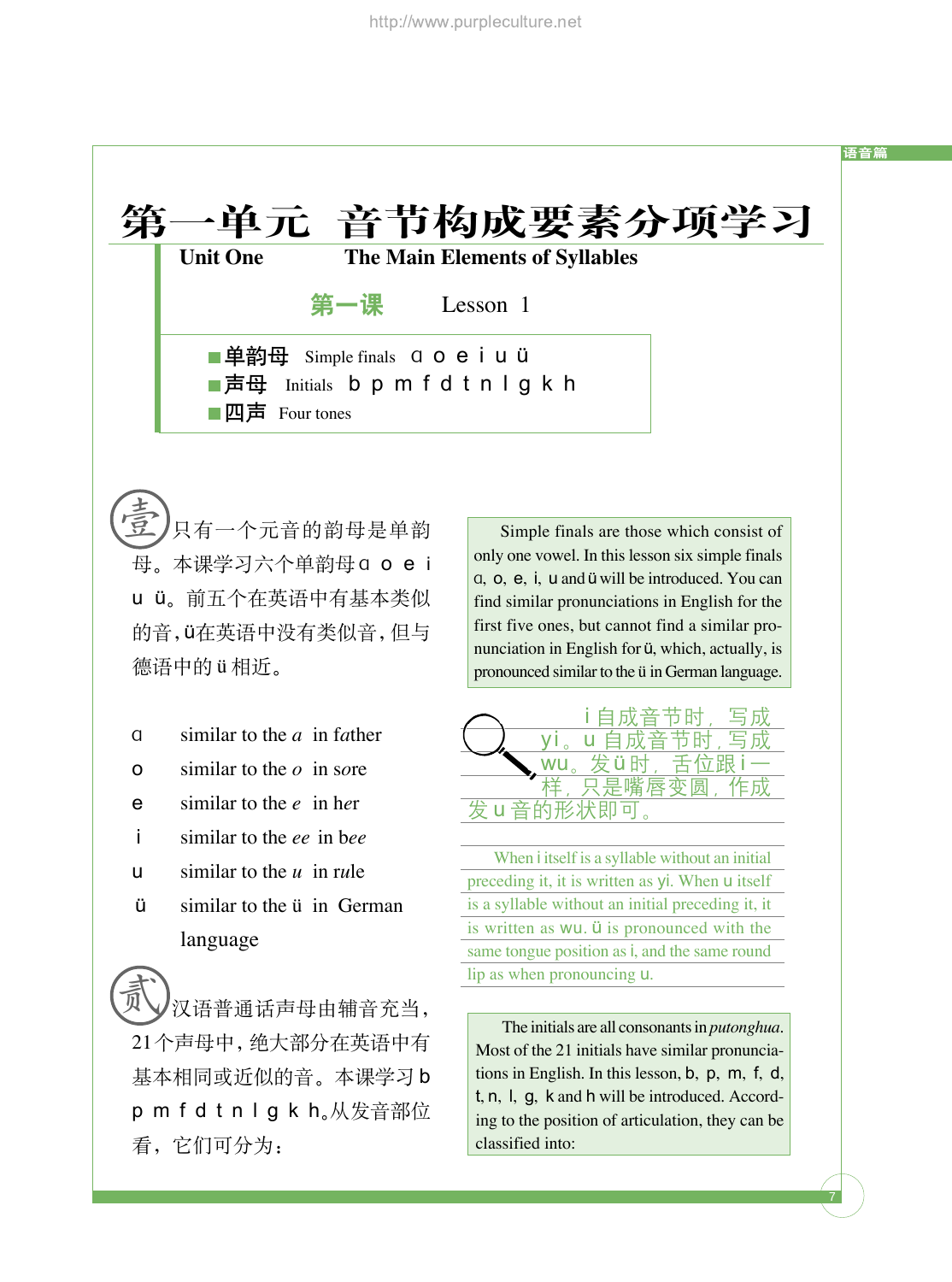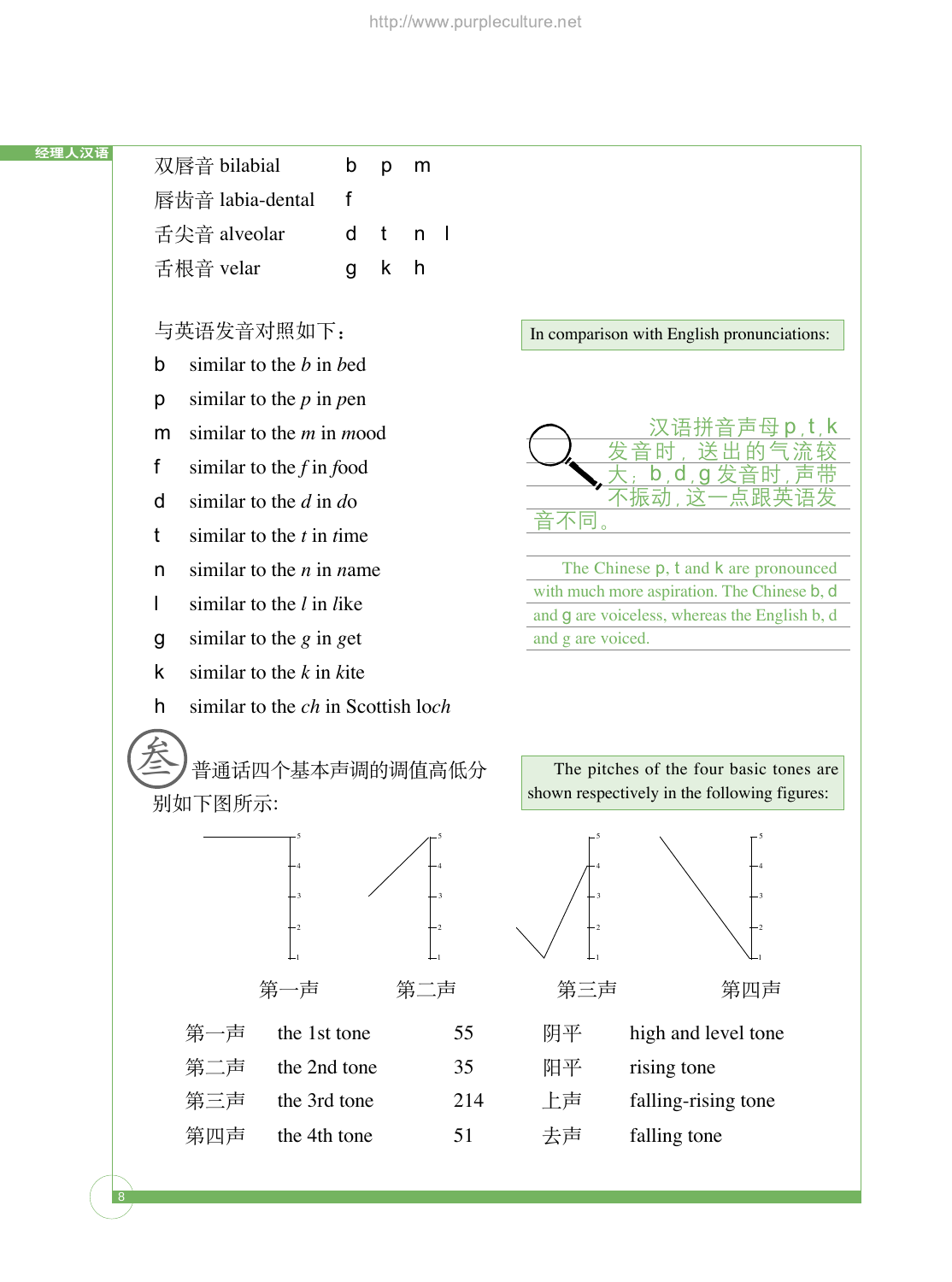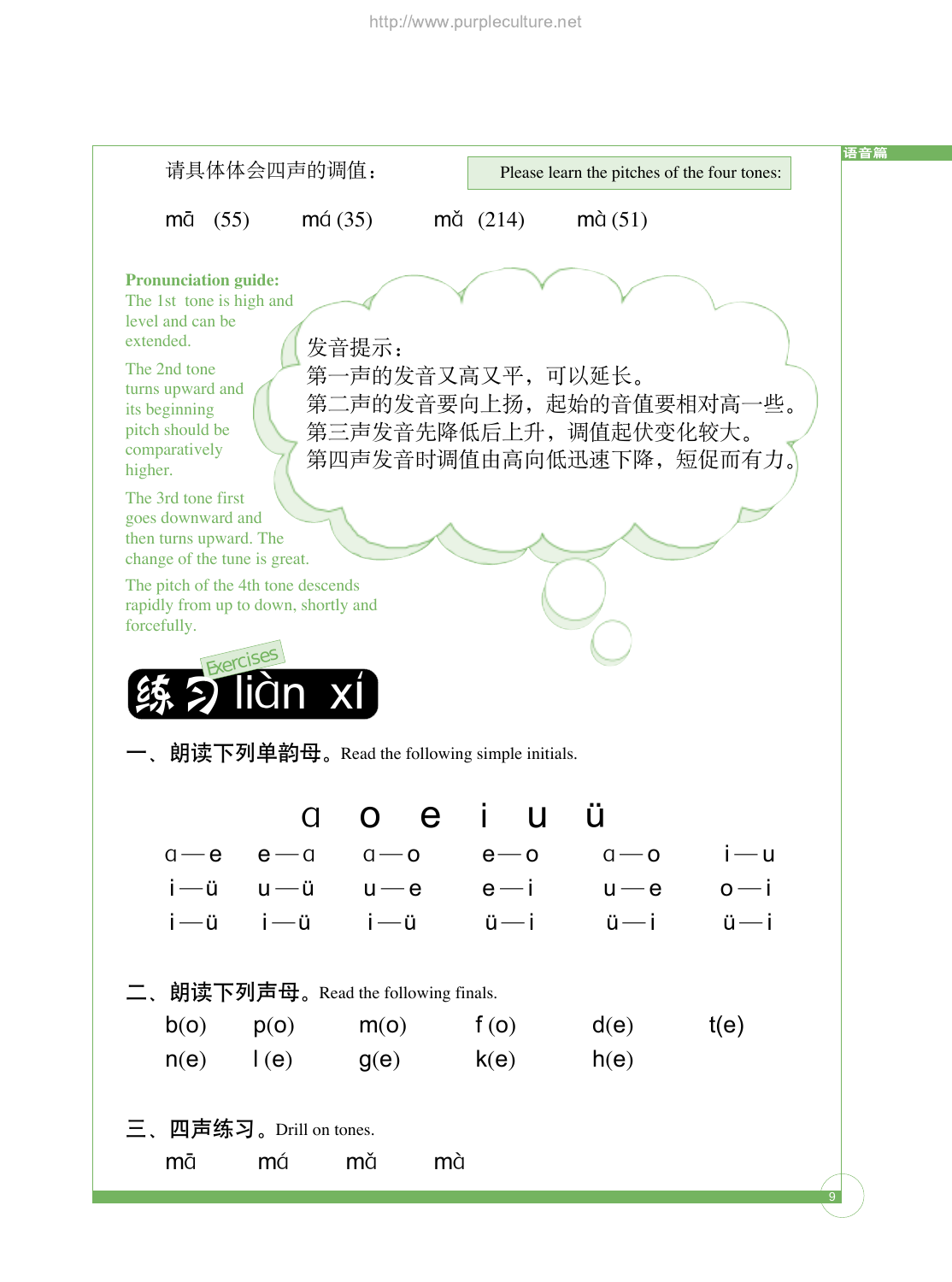| 经理人汉语 | bā                                | bá             | bă                | bà                 |                  |  |  |  |  |
|-------|-----------------------------------|----------------|-------------------|--------------------|------------------|--|--|--|--|
|       | pō                                | рó             | pŏ                | pò                 |                  |  |  |  |  |
|       | hū                                | hú             | hŭ                | hù                 |                  |  |  |  |  |
|       | kē                                | ké             | kě                | kè                 |                  |  |  |  |  |
|       | lī                                | lí             | lĭ                | lì                 |                  |  |  |  |  |
|       | nī                                | ní             | nĭ                | nì                 |                  |  |  |  |  |
|       |                                   |                |                   |                    |                  |  |  |  |  |
|       | 辨音练习。Discrimination drills.<br>四、 |                |                   |                    |                  |  |  |  |  |
|       | 1. 辨声母。Discriminate the initials. |                |                   |                    |                  |  |  |  |  |
|       | bà-pà                             | bí-pí          |                   | tī-dī              | dă-tă            |  |  |  |  |
|       | 爸 - 怕                             | 鼻 - 皮          |                   | 梯 - 滴              | 打 - 塔            |  |  |  |  |
|       | (father-afraid)                   | (nose-skin)    |                   | (ladder-a drop of) | (beat-tower)     |  |  |  |  |
|       | gē-kē                             | lĭ-nĭ          |                   | hǔ-kǔ              | nŭ-lŭ            |  |  |  |  |
|       | 哥-科                               | 里-你            |                   | 虎-苦                | 女 - 旅            |  |  |  |  |
|       | (brother-subject)                 | $(in$ -you $)$ |                   | (tiger-bitterness) | (female-trip)    |  |  |  |  |
|       |                                   |                |                   |                    |                  |  |  |  |  |
|       | 2. 辨韵母。Discriminate the finals.   |                |                   |                    |                  |  |  |  |  |
|       | hā-hē                             | kē-kū          |                   | lí-lű              | bǒ-bǔ            |  |  |  |  |
|       | 哈 - 喝                             | 科 - 哭          |                   | 梨 - 驴              | 跛-补              |  |  |  |  |
|       | (breathe out-drink)               |                | (subject-cry)     | (pear-donkey)      | (limp-mend)      |  |  |  |  |
|       | nú-ní                             | pá-pó          |                   | là-lè              | má-mó            |  |  |  |  |
|       | 驽 - 泥                             | 爬-婆            |                   | 辣 - 乐              | 麻 - 磨            |  |  |  |  |
|       | (nag-mud)                         |                | (crawl-old woman) | (spicy-glad)       | (hemp-grind)     |  |  |  |  |
|       |                                   |                |                   |                    |                  |  |  |  |  |
|       | 3. 辨声调。Discriminate the tones.    |                |                   |                    |                  |  |  |  |  |
|       | lĭ-lì                             | dà-dă          |                   | fù-fú              | kě-kè            |  |  |  |  |
|       | 里-力                               | 大 - 打          |                   | 富 - 福              | 渴 - 课            |  |  |  |  |
|       | (in-strength)                     | (big-beat)     |                   | (rich-blessing)    | (thirsty-lesson) |  |  |  |  |

10

## mó-mò è-é yǔ-yú yī-yí

磨 - 墨 饿 - 鹅 雨 - 鱼 一 - 姨 (grind-ink) (hungry-goose) (rain-fish) (one-aunt)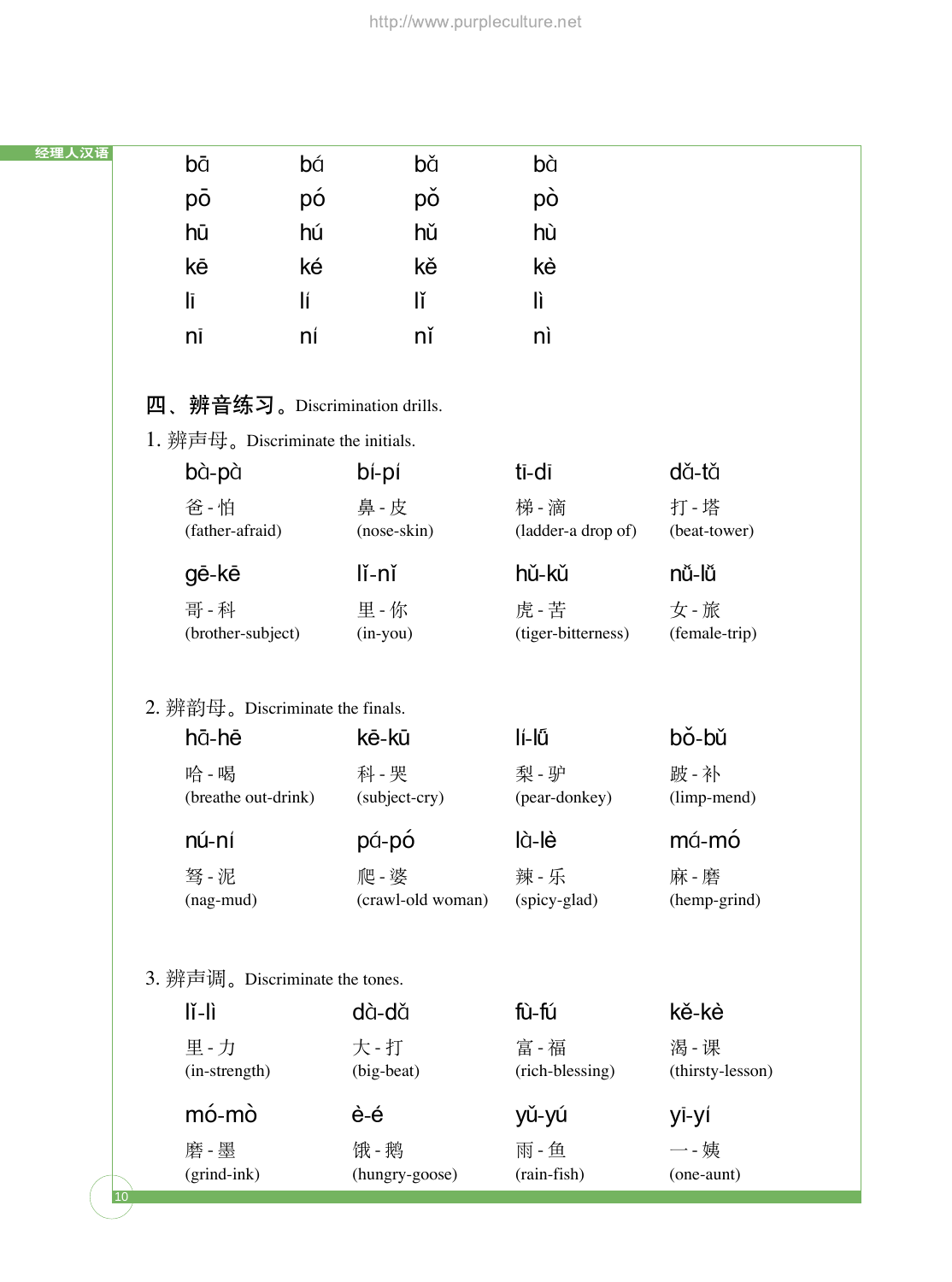|                         | $\alpha$            | $\mathbf O$                    | $\mathbf e$                          | i                    | U  | ü                                  |
|-------------------------|---------------------|--------------------------------|--------------------------------------|----------------------|----|------------------------------------|
| b                       | ba                  | bo                             |                                      | bi                   | bu |                                    |
| p                       | pa                  | po                             |                                      | pi                   | pu |                                    |
| m                       | ma                  | mo                             |                                      | mi                   | mu |                                    |
| f                       | fa                  | fo                             |                                      |                      | fu |                                    |
| d                       | da                  |                                | de                                   | di                   | du |                                    |
| t                       | ta                  |                                | te                                   | ti                   | tu |                                    |
| n                       | na                  |                                | ne                                   | ni                   | nu | nü                                 |
| fùmŭ<br>父母<br>(parents) |                     | hégé<br>合格<br>(up to standard) | 六、拼读音节。Read the following syllables. | kělè<br>可乐<br>(cola) |    | kèhù<br>客户<br>(customer)           |
| lìtǐ<br>立体              | (three-dimensional) | mìmì<br>秘密<br>(secret)         |                                      | bómŭ<br>伯母<br>(aunt) |    | fāfú<br>发福                         |
| lùtú                    |                     | dădŭ                           |                                      | mùdŭ                 |    | yúlè                               |
| 路途                      | (journey; way)      | 打赌<br>(bet)                    |                                      | 目睹<br>(witness)      |    | (gain weight)<br>娱乐<br>(amusement) |
| pūkè                    |                     | nŭlì                           |                                      | kèkŭ                 |    |                                    |

11

语音篇

(The younger brother is thirsty.)

Gēge è. 哥哥俄。

(The elder brother is hungry.)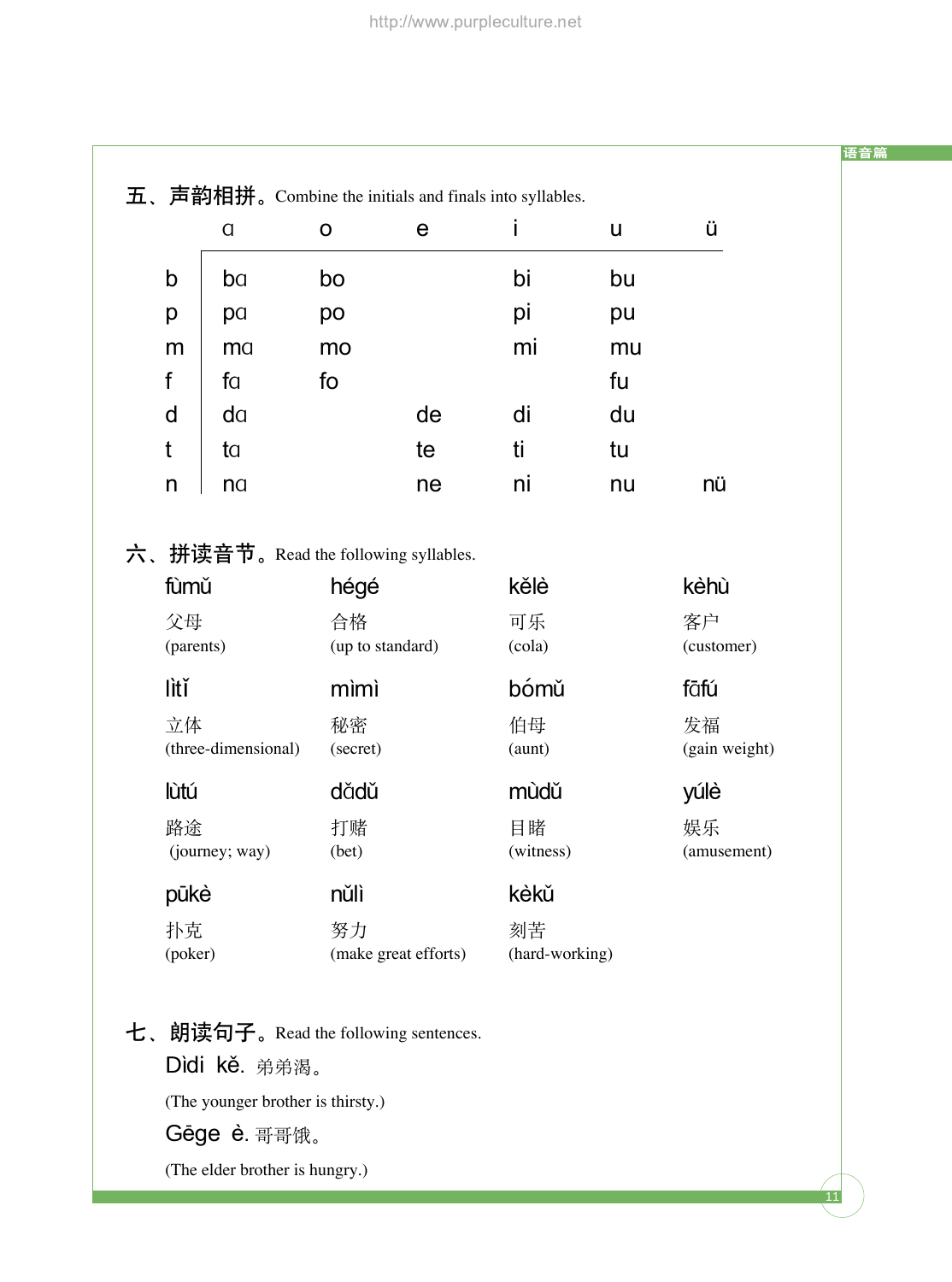